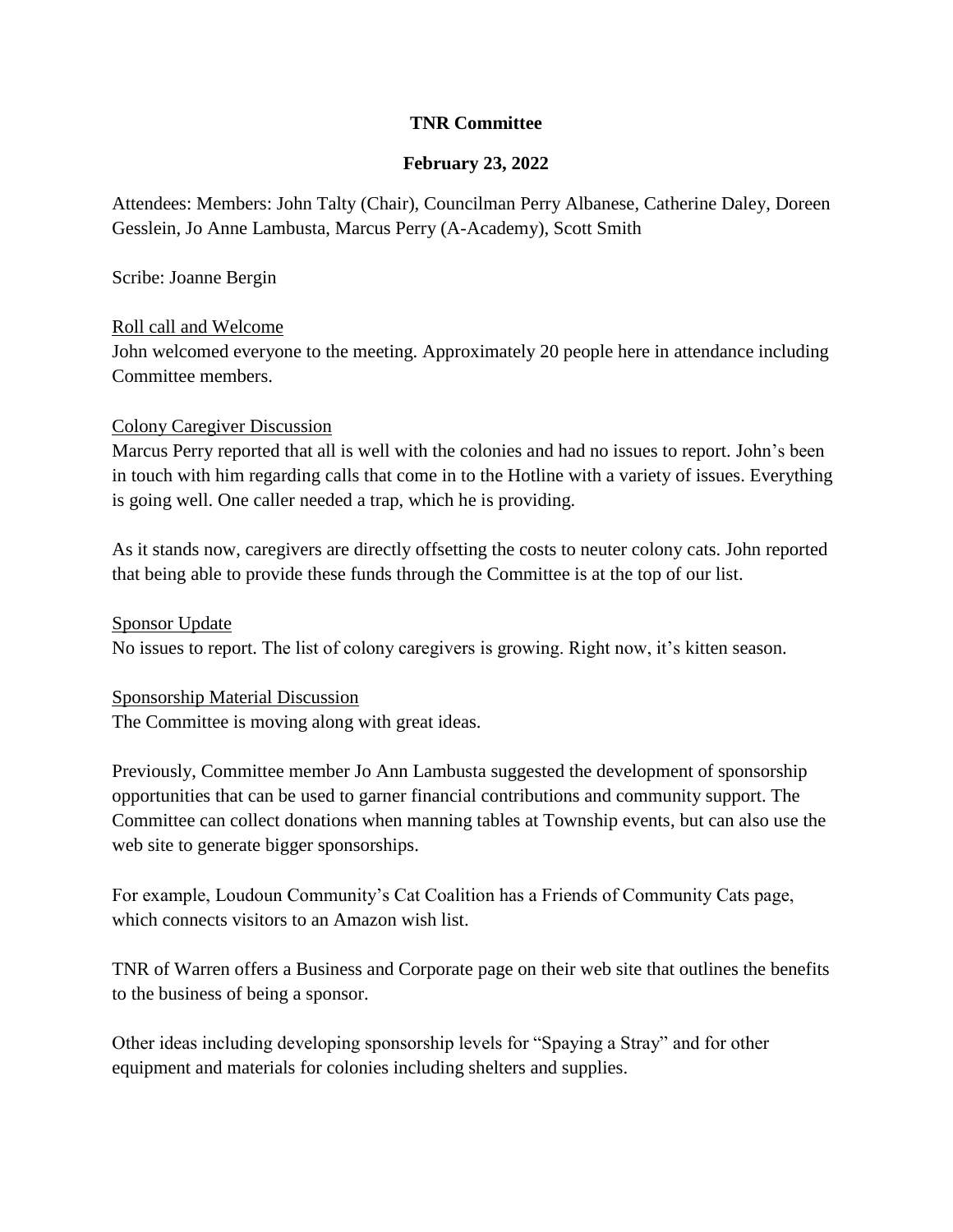John gave an overview of possible sponsorships for corporations and private citizens.

The Committee asked if they could sell items at the Green Fair or give out thank you gifts for donations. Joanne will inquire and circle back.

The Committee discussed a flyer on ear tipping since many people don't know what that means.

# Veterinarian Update

John and Doreen met with East Coast Spay Clinic twice hoping to secure their services for this program. John provided an update on that meeting, The Clinic quoted the Township pricing for males and females, and if the female is pregnant the cost varies based on the number of babies and the stage of the pregnancy. We have prices given to us for East Coast because they are a spay clinic that specializes in feral cats. We have money to spend, it's a matter of identifying the proper mechanism to pay that legally works for Brick and is agreeable to the veterinarian clinic.

East Coast doesn't want to use the purchase order system. John explained that the Committee is discussing other options and hope to have more updates in the coming weeks. He's looking for creative ideas to do what we want and need to do. For the time being, if anyone out there is looking to gets cats spayed or neutered, right now there is not a mechanism for that. There are some non-profits out there who may help pay the bill, he said,

East Coast would like to be provided with a township credit card and keep the card on file. But that will not work for the Township to be in accordance with local procurement law. The staff at these places don't want any more paperwork. They'll take cash or checks but not a draw down purchase order system. There's got to be a way and we're working on that.

A member of the public said Ocean Township has a TNR. Monmouth County has a spay neuter clinic through the SPCA. They regionalize it through their office. Ocean County does not have an SPCA.

We're exploring other options to have funds available but a credit card isn't it. The vendor has to identify a process that works for them and it also has to be compliant with township code. Consider this, when the Township put out to bid for TNR type veterinarian services, no one replied.

John is hopeful there will be a solution. East Coast is willing to ear chip and vaccine for rabies. Fund.org offers free lifetime registration

There were also ideas for individual caregiver reimbursements or starting our own 501 c3 nonprofit organization.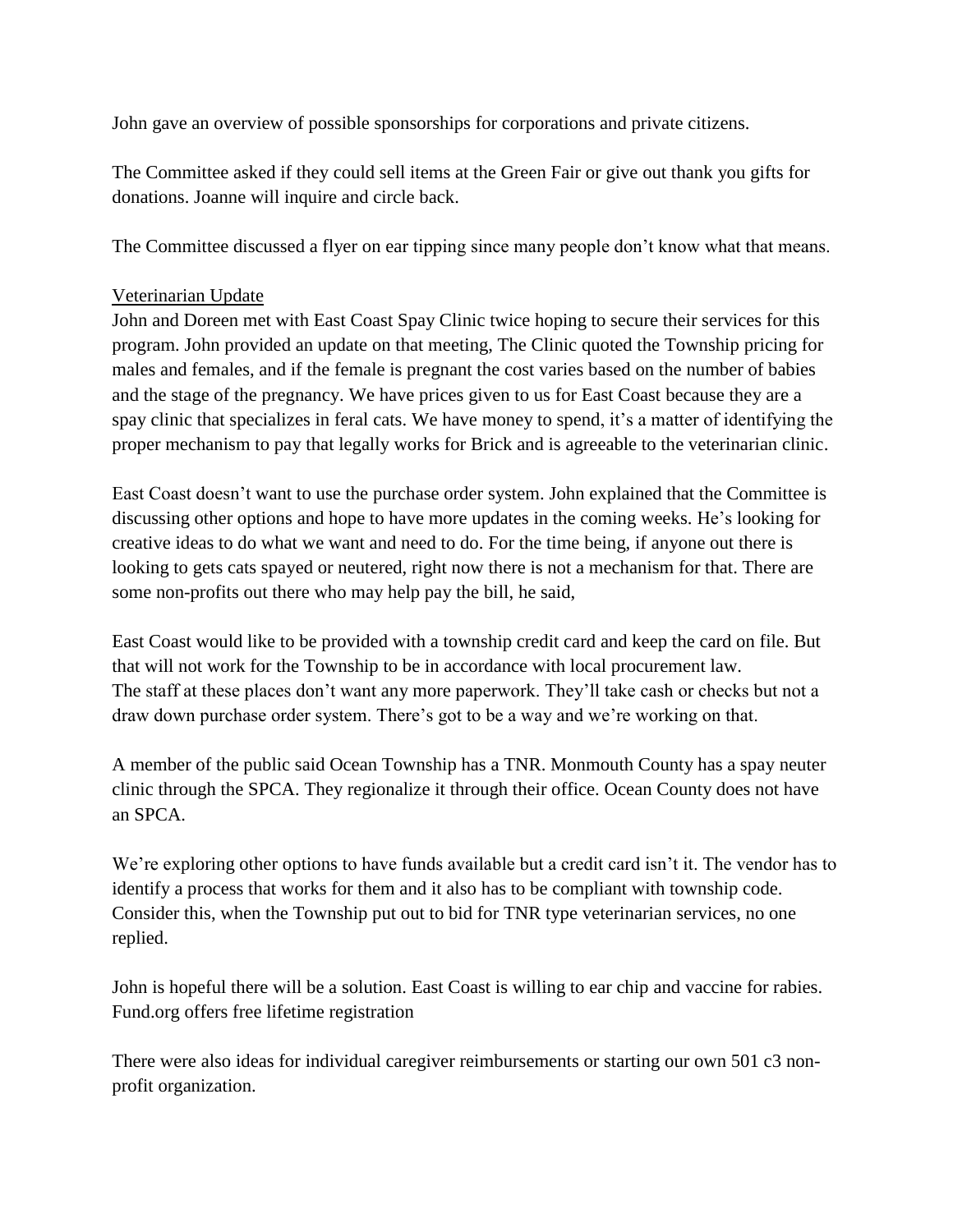As a municipal entity, how we pay vendors is specified under the Local Contracts Law.

The Township Purchasing Agent advised of the following options:

- 1) **Use drawdown purchase order** Veterinarians don't want to wait a long time for their payment, but if they email the invoices immediately when they're issued, we can set it up internally in the office that we'll process them for payment immediately, and put them on the first available Bill Resolution. It's possible to mail the check in 3 weeks, if everyone treats this as a priority. Finance can also do wire transfers after a Bill Resolution, that may the fastest option.
- 2) **Issue checks before BR**  State law allows the CFO to issue payments prior to them being approved on a bill resolution. Our CFO would have to be authorized to do so via resolution. But this is a possibility, if Council agrees.
- 3) As a last possibility we could do the **reimbursements**, as John suggested. We would need receipts. The caretakers would be without the funds for a while. If we have all paperwork, realistic turnaround for payments is 4-6 weeks.
- 4) Finance does not recommend the Procurement-card. It cannot be "on file" as a credit card and it may be only used by authorized personnel.

## Issues or complaints

A resident on Marlbro Avenue called the TNR hotline interested in participating in the program. She was referred to Marcus.

A member of the public reported there is a woman who feeds cats and when she tries to talk to her, it falls on deaf ears about the harmfulness of ground feeding. She doesn't want to hear about TNR. I encouraged her to come to a meeting. But she won't, we could pursue it as a complaint.

Scott Smith explained that if there were a ground feeding complaint we would not injure the cat in any way. We educate first and foremost unless there is a health concern. We educate them on the laws, but don't issue tickets, because we want compliance. PD does not trap either. Some people might not listen to peers and their neighbors, but they may list to a police officer or animal control officer. The exception to the ordinance against ground feeding is if they're part of a colony. If not, they're in violation of the code. A lot of what we do is mediation we don't want to take cats away if we don't have to, he said.

John reminded everyone that colonies can only be located on private property, or with written permission from the property owner.